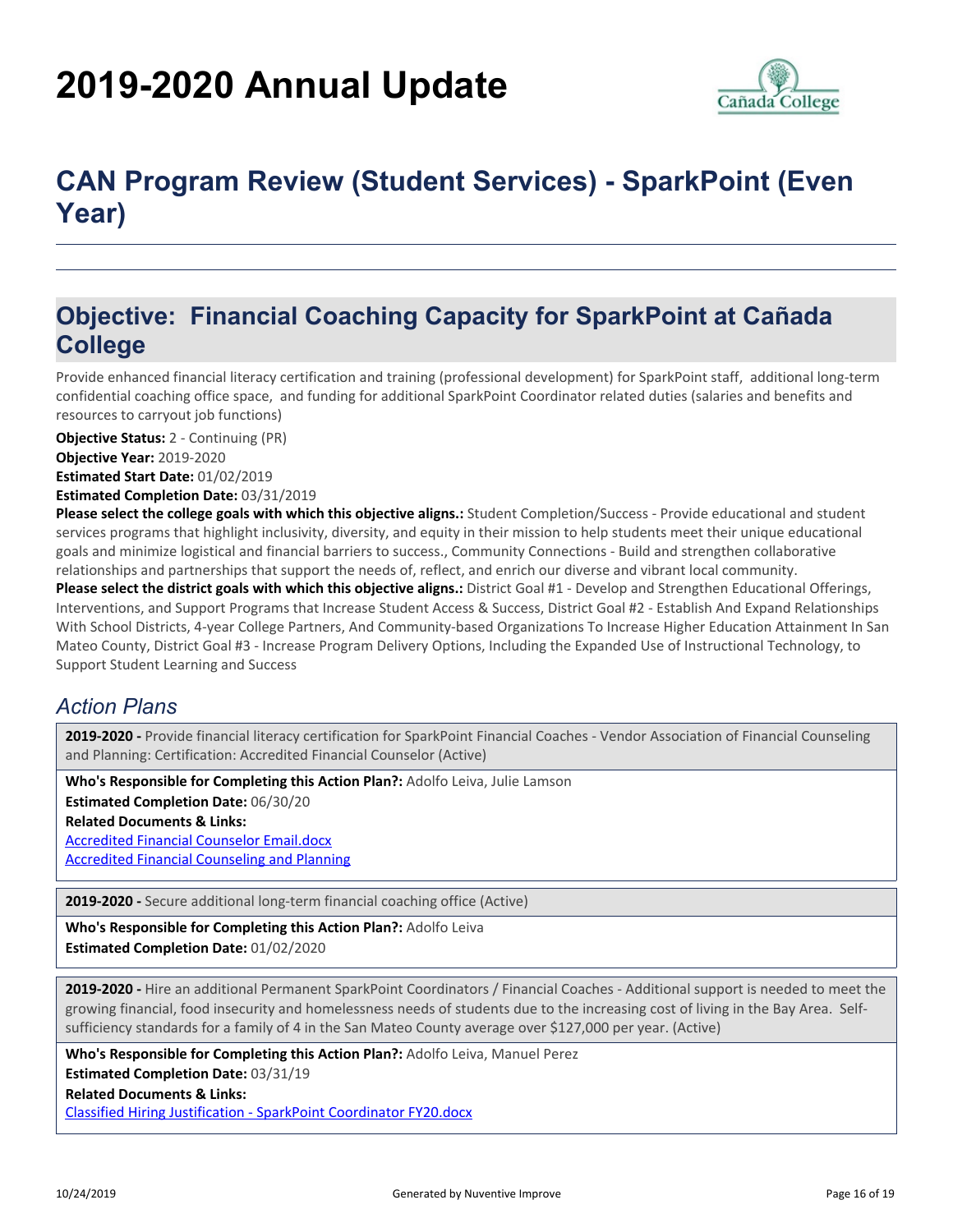## **CAN Program Review (Student Services) - SparkPoint (Even Year)**

#### *Resource Requests*

Accredited Financial Counseling & Planning Certification: Accredited Financial Coach - This certification would allow our coaches increase the scope of financial coaching they perform and train out coaches

**Status:** Continued Request - Active

**Type of Resource:** Professional Development **Cost:** 1300 **One-Time or Recurring Cost?:** One-Time Cost

**Division/Department Priority:** High Priority

**Additional office space for financial coaching -** SparkPoint financial coaching sessions are often confidential as clients and coaches conversations revolve around finances, money habits, and personal topics. It may take a coach multiple meetings for students to open up to them so having a confidential meeting space is necessary.

A couple of years ago, when SparkPoint shared a staff person (50%/50%) with EOPS, SparkPoint had sufficient office space. However, that staff person moved over to be 100% EOPS and now SparkPoint finds itself with insufficient office space. One day a week, one of the SparkPoint financial coaches shares an office with the Director which impacts both the financial coaches ability to have private conversations with clients but also impacts the Director.

SparkPoint is asking for office space for 1 day per week (Tuesdays) for confidential financial coaching.

**Status:** Continued Request - Active **Type of Resource:** Facilities **Cost:** 0 **One-Time or Recurring Cost?:** One-Time Cost **Division/Department Priority:** High Priority

**Hiring an additional SparkPoint Coordinator -** The need for SparkPoint services is increasing with the high cost of living. Qualified coaches need to be outreaching and also meeting with students. We are at capacity.

**Status:** Continued Request - Active **Type of Resource:** Non-Instructional Personnel **Cost:** 95560 **One-Time or Recurring Cost?:** Recurring Cost **Division/Department Priority:** High Priority

### **Objective: Signage for SparkPoint**

Increase visibility for SparkPoint servcies on campus (signage & wayfinding)

**Objective Status:** 2 - Continuing (PR)

**Objective Year:** 2019-2020

**Estimated Start Date:** 11/01/2018

**Estimated Completion Date:** 03/29/2019

**Please select the college goals with which this objective aligns.:** Student Completion/Success - Provide educational and student services programs that highlight inclusivity, diversity, and equity in their mission to help students meet their unique educational goals and minimize logistical and financial barriers to success., Community Connections - Build and strengthen collaborative relationships and partnerships that support the needs of, reflect, and enrich our diverse and vibrant local community.

**Please select the district goals with which this objective aligns.:** District Goal #1 - Develop and Strengthen Educational Offerings, Interventions, and Support Programs that Increase Student Access & Success, District Goal #2 - Establish And Expand Relationships With School Districts, 4-year College Partners, And Community-based Organizations To Increase Higher Education Attainment In San Mateo County, District Goal #3 - Increase Program Delivery Options, Including the Expanded Use of Instructional Technology, to Support Student Learning and Success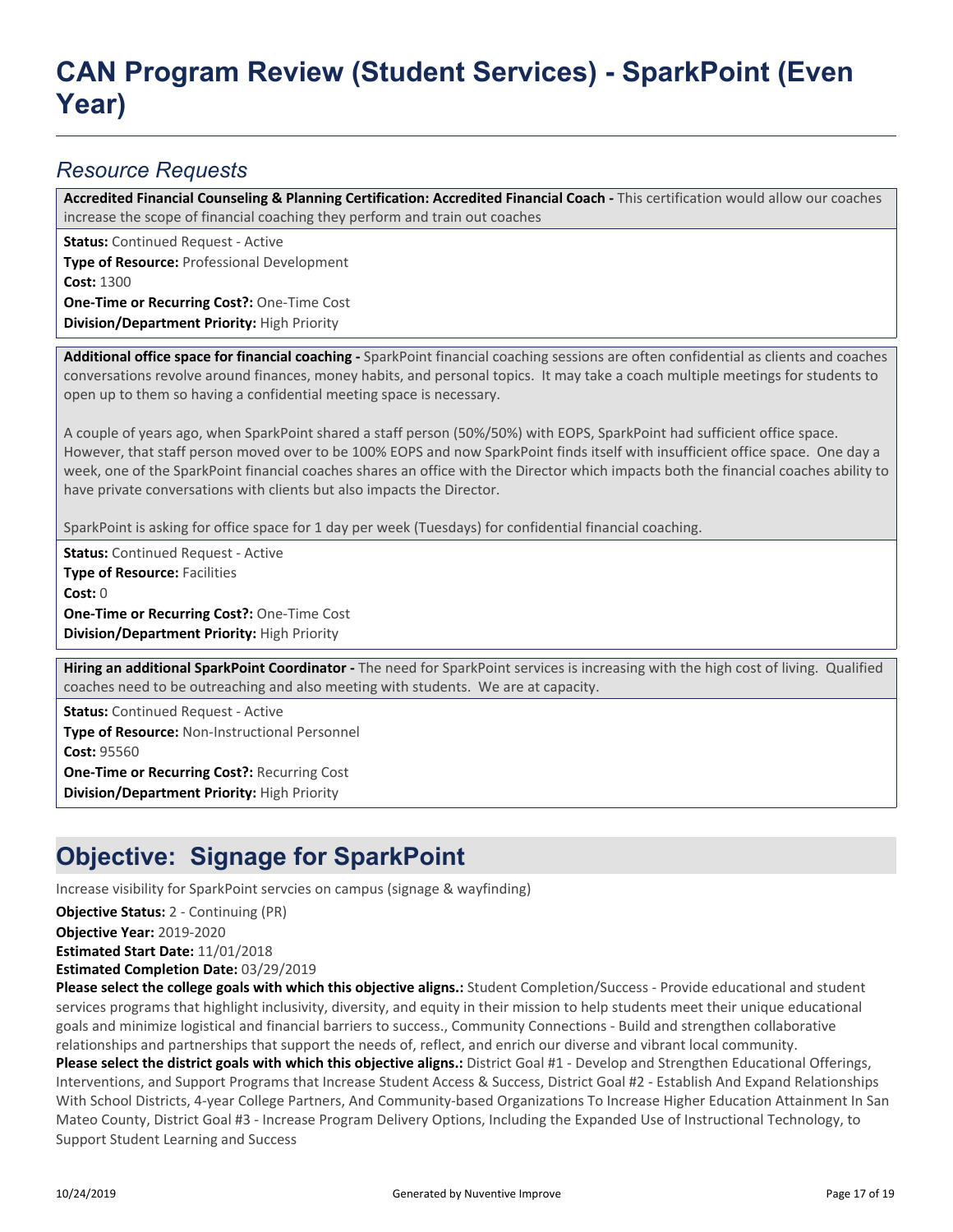## **CAN Program Review (Student Services) - SparkPoint (Even Year)**

#### *Action Plans*

**2019-2020 -** Add signage to SparkPoint for SparkPoint Center - Currently, there is no signage identifying where the SparkPoint Center is nor is there wayfinding signage orienting visitors where to find the SparkPoint Center on campus (Active)

**Related Documents & Links:** [Landmark estimate.27861b.pdf](https://sanmateo.tracdat.com:443/tracdat/viewDocument?y=UM5g4ygvFHcF) **Who's Responsible for Completing this Action Plan?:** Adolfo Leiva **Estimated Completion Date:** 01/15/20

#### *Resource Requests*

**Signage for SparkPoint -** There is no current signage indicating that you are at SparkPoint

**Status:** Continued Request - Active **Type of Resource:** Contract Services **Cost:** 1786.02 **One-Time or Recurring Cost?:** One-Time Cost **Division/Department Priority:** High Priority

## **Objective: Increase Food Pantry Capacity**

Hire a 0.48 FTE OAII to staff the pantry

**Objective Year:** 2019-2020 **Estimated Start Date:** 01/02/2019 **Estimated Completion Date:** 03/13/2020 **Objective Status:** 2 - Continuing (PR)

**Please select the college goals with which this objective aligns.:** Student Completion/Success - Provide educational and student services programs that highlight inclusivity, diversity, and equity in their mission to help students meet their unique educational goals and minimize logistical and financial barriers to success., Community Connections - Build and strengthen collaborative relationships and partnerships that support the needs of, reflect, and enrich our diverse and vibrant local community. **Please select the district goals with which this objective aligns.:** District Goal #1 - Develop and Strengthen Educational Offerings, Interventions, and Support Programs that Increase Student Access & Success, District Goal #2 - Establish And Expand Relationships With School Districts, 4-year College Partners, And Community-based Organizations To Increase Higher Education Attainment In San Mateo County

#### *Action Plans*

**2018-2019 -** Hire a 0.48 FTE OAII to increase SparkPoint's capacity to distribute healthy and nutritious food (Active)

**Related Documents & Links:** [Classified Hiring Justification - OAII - Pantry FY20.docx](https://sanmateo.tracdat.com:443/tracdat/viewDocument?y=ElKAAxjisZOS) **Who's Responsible for Completing this Action Plan?:** Char Perlas, Adolfo Leiva **Estimated Completion Date:** 03/15/19

#### *Resource Requests*

**Hire a 0.48FTE OAII to support the Food Pantry -** SparkPoint is looking to address food insecurity on campus by expanding Food Panty hours and access to food for students and the community

One of the commendations given by the 2019 Accreditation Visiting Team was for the outstanding work on Food Insecurity performed by our Food Pantry.